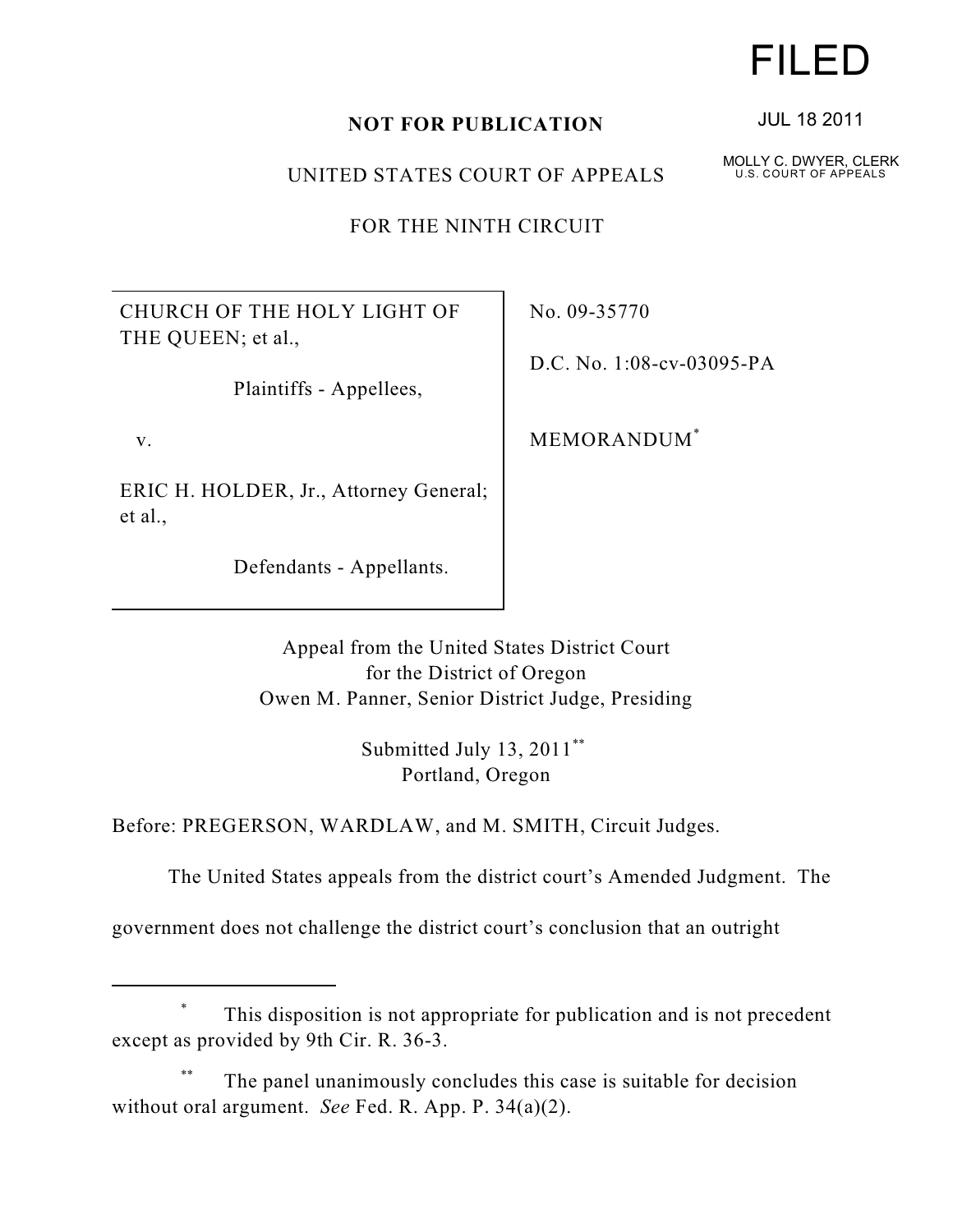prohibition on the importation of Daime tea by the Church of the Holy Light of the Queen violates the Religious Freedom Restoration Act (RFRA), 42 U.S.C. §§ 2000bb to 2000bb-4. Instead, the government challenges only the scope of the district court's injunction, which in part enjoins the government from enforcing certain regulations and corresponding statutory provisions set forth in the Controlled Substances Act (CSA), 21 U.S.C. §§ 801-904. We have jurisdiction under 28 U.S.C. § 1291, and we vacate the injunction and remand.

While "[a] district court has considerable discretion in fashioning suitable relief and defining the terms of an injunction," *Lamb-Weston, Inc. v. McCain Foods, Ltd.*, 941 F.2d 970, 974 (9th Cir. 1991), "[t]here are limitations on this discretion; an injunction must be narrowly tailored to give only the relief to which plaintiffs are entitled," *Orantes-Hernandez v. Thornburgh*, 919 F.2d 549, 558 (9th Cir. 1990). "Injunctive relief . . . must be tailored to remedy the specific harm alleged. An overbroad injunction is an abuse of discretion." *Stormans, Inc. v. Selecky*, 586 F.3d 1109, 1140 (9th Cir. 2009) (internal citation omitted) (quoting *Lamb-Weston*, 941 F.2d at 974) (omission in original). The plaintiffs repeatedly represented to the court and in discovery that they were not challenging any CSA regulations and had "not alleged in the Complaint that the CSA violates their rights." The injunction is therefore overly broad because it reaches beyond the scope of the complaint and enjoins government regulations that were explicitly